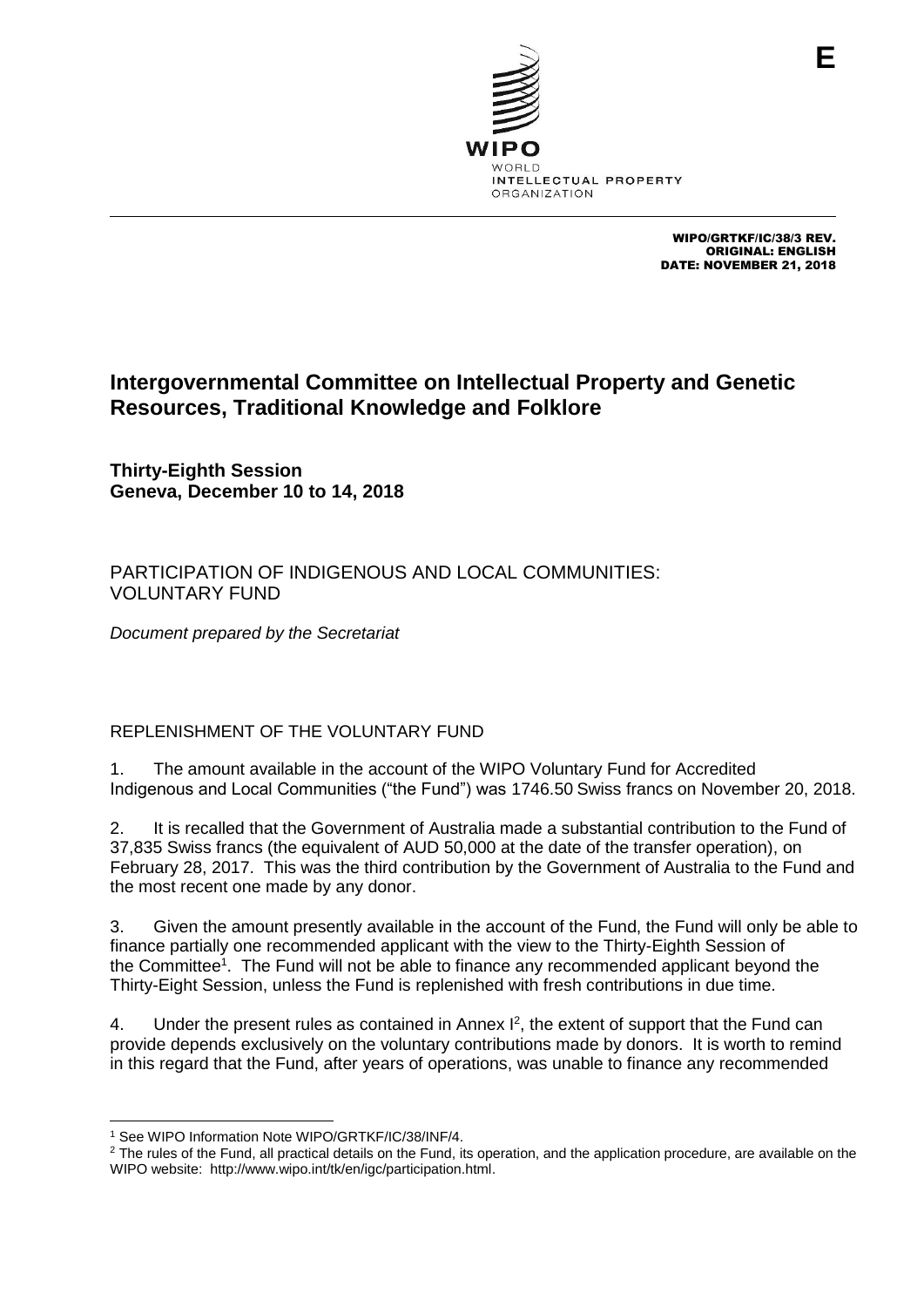applicant for funding respectively from the Twenty-Seventh to the Thirty-Third Sessions of the Committee included, and for the Thirty-Seventh Session, due to a lack of fresh contributions.

5. The WIPO Director General and the Chairs of the Committee during the 2012/2013, 2014/2015, 2016/2017 and 2018/2019 biennia have repeatedly and strongly encouraged Member States of the Committee and interested public or private entities to contribute to the Fund in view of the crucial and fully recognized need to ensure participation by indigenous and local communities. In its last report, the Advisory Board of the Fund, "[N]noting […] that the Fund would be unable to financially support any recommended applicant with the view to the next IGC sessions without fresh contributions to the Fund by donors, […] strongly encouraged WIPO Member States and other potential donors to contribute further to the Fund." (See Annex to document WIPO/GRTKF/IC/37/INF/6.) In this regard, an updated Case for Support is attached as Annex II.

6. The United Nations Permanent Forum on Indigenous Issues (UNPFII) stated on its side the following in the Report on its Seventeenth Session that took place from April 16 to 27, 2018 (see UN Economic and Social Council document E/2018/43\*-E/C.19/2018/11\*, para. 58): "The Permanent Forum is concerned that the WIPO Voluntary Fund for Accredited Indigenous and Local Communities is depleted, and emphasizes the critical importance of the full and effective participation of indigenous peoples and local communities in the negotiations of the WIPO Intergovernmental Committee on Intellectual Property and Genetic Resources, Traditional Knowledge and Folklore in accordance with article 41 of the [UN Declaration on the Rights of Indigenous Peoples]. To that end, the Forum strongly encourages the Member States of WIPO to contribute to the WIPO Voluntary Fund and invites them to explore and identify innovative ways of raising funds for the Fund, including through use of the regular budget of WIPO. The Forum also recommends that WIPO increase the number of indigenous participants through the regular budget and allow their full and effective participation in the negotiations".

7. It is recalled that, in view of the financial situation of the Fund at the time, the Chair of the Committee invited the Committee, at its Twenty-Seventh and Twenty-Eighth Sessions, to reflect on new ways to replenish the Fund. (See document WIPO/GRTKF/IC/29/3.)

8. Based on recommendations made by the Committee at its Thirty-Seventh Session, the 2018 WIPO General Assembly "called upon the IGC, based on progress made, to expedite its work in accordance with the mandate of the IGC for the biennium 2018/2019: […] (f) Recognizing the importance of the participation of Indigenous peoples and local communities in the work of the IGC, noting that the WIPO Voluntary Fund is depleted, and encouraging Member States to consider contributing to the Fund and consider other alternative funding arrangements." (See document A/58/10 para. 43.)

9. In accordance with the rules of the Fund, detailed and updated information will be provided in the Information Note WIPO/GRTKF/IC/38/INF/4 that will be communicated to the Committee before its present session. This Information Note will include *inter alia* the level of the contributions and pledges received as at the date of the Information Note, the amount available in the Fund, the names of the contributors, the name(s) of the applicant(s) funded for the Thirty-Seventh and Thirty-Eighth Sessions, if any, and, finally, the names of applicants who have applied for funding in view of the next session of the Committee.

## APPOINTMENT OF THE ADVISORY BOARD

10. The decision setting out the objectives and operation of the Fund provides that "[a]part from the *ex officio* member, the members of the Advisory Board will be elected by the Committee on the second day of each of its sessions, on a proposal by its Chair, following consultation with the Member States and their regional groups and, respectively, representatives of accredited observers. Apart from that of the *ex officio* member, their mandates will expire with the opening of the following Committee session" (Article 8).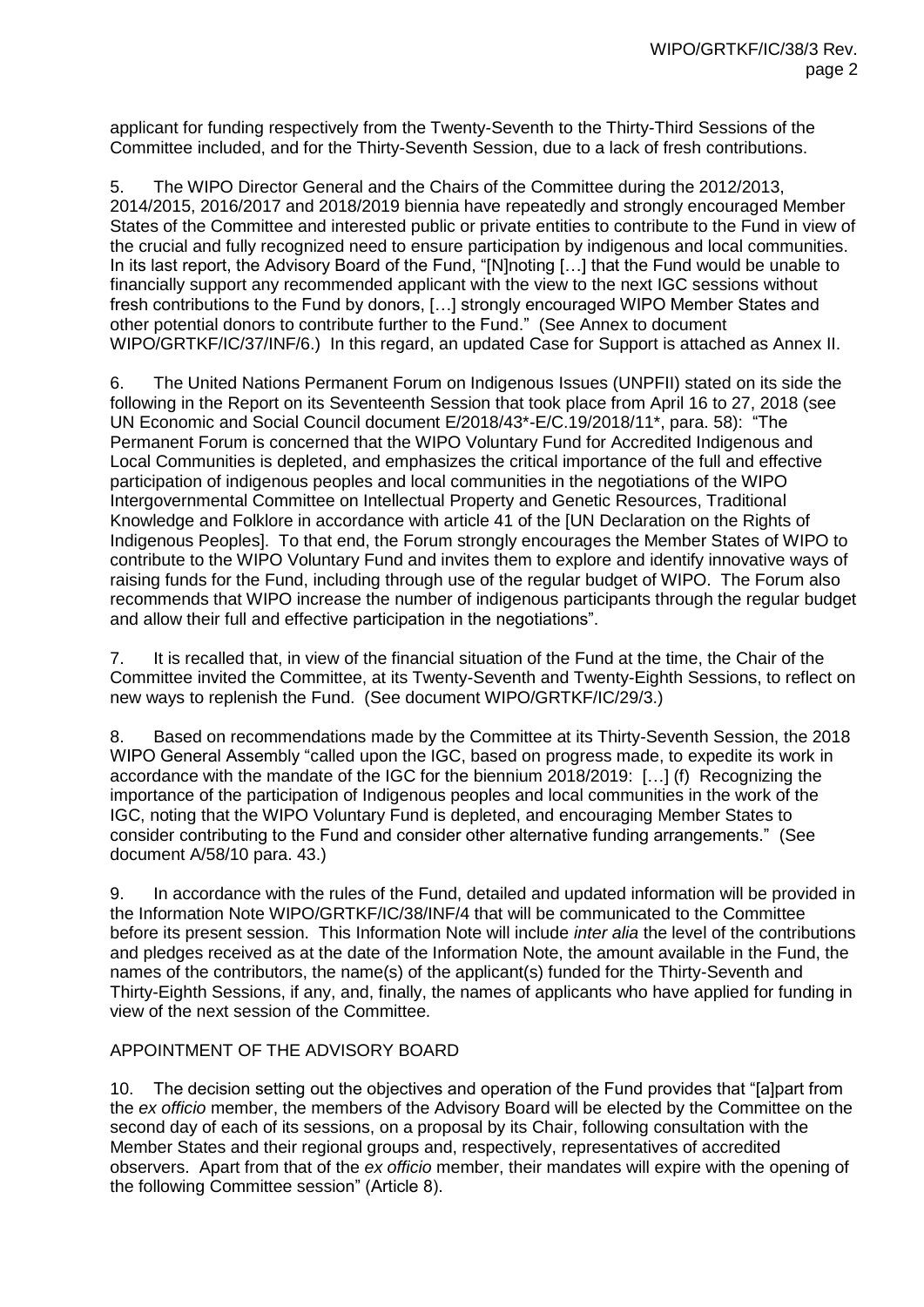11. At its Thirty-Seventh Session, the Chair proposed, and the Committee elected by acclaim, the following eight members of the Advisory Board to serve in an individual capacity:

- (i) as members of delegations of WIPO Member States: Mr. Martin DEVLIN, Assistant Director, International Policy and Cooperation, IP Australia, Australia; Mrs. María del Pilar ESCOBAR BAUTISTA, Counsellor, Permanent Mission of Mexico, Geneva; Mr. Ashish KUMAR , Senior Development Officer, Department of Industrial Policy and Promotion, Ministry of Commerce and Industry, India; Mr. Evžen MARTÍNEK, Lawyer, International Department, Industrial Property Office, Czech Republic; Mr. Lamine Ka MBAYE, First Secretary, Permanent Mission of Senegal, Geneva;
- (ii) as members of accredited observers representing indigenous and local communities or other customary holders or custodians of traditional knowledge or traditional cultural expressions: Ms. Patricia ADJEI, Representative, Arts Law Centre, Australia; Mr. Frank ETTAWAGESHIK, Representative, Native American Rights Fund, United States of America; Mr. Manuel ORANTES, Representative, CAPAJ, Peru.

12. The Chair of the Committee nominated Mr. Faizal Chery SIDHARTA, Minister Counsellor, Permanent Mission of Indonesia in Geneva, Vice-Chair of the Committee, to serve as the Chair of the Advisory Board.

13. Since the mandate of the current members of the Advisory Board will expire at the beginning of its Thirty-Eighth Session, the Committee would need, on or before the second day of its Thirty-Eighth Session, to elect the members of the Advisory Board. The rules governing the Fund leave open the possibility of past members being eligible for re-election.

*14. The Committee is invited:* 

*(i) to strongly encourage its members and all interested public or private entities to contribute to the Fund in order to ensure the Fund's operation; and*

*(ii) to undertake the election of the members of the Advisory Board of the Fund on the basis of the proposal of the Chair on or before the second day of its session.*

[Annexes follow]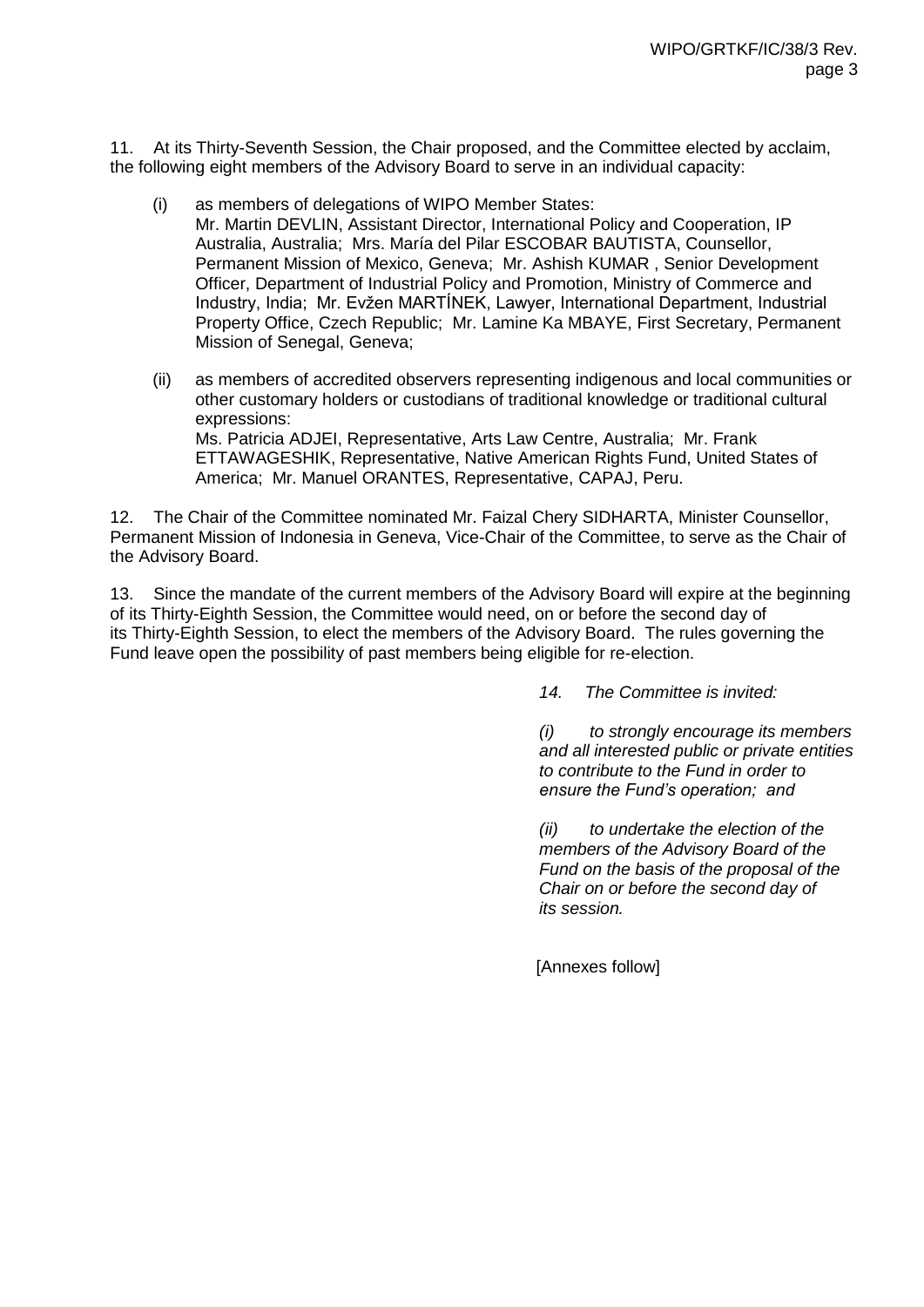#### Establishment of the WIPO Voluntary Fund for Accredited Indigenous and Local Communities as approved by the WIPO General Assembly (32<sup>nd</sup> session) and as subsequently amended by WIPO General Assembly (39<sup>th</sup> session)

*Resolved* to take appropriate measures to facilitate and encourage the participation of indigenous and local communities, and other customary holders or custodians of traditional knowledge and traditional cultural expressions, in the work of the World Intellectual Property Organization (WIPO) concerning intellectual property relating to genetic resources, traditional knowledge and folklore;

*Recognizing* that the effectiveness of these measures depends in particular on appropriate financial support;

*Recognizing* moreover that the existence of an appropriate coordinated framework aimed at financing this participation would encourage such contributions;

[*If* the WIPO General Assembly decides to renew the mandate of the Intergovernmental Committee on Intellectual Property and Genetic Resources, Traditional Knowledge and Folklore in its current form or in a different form, or if the Assembly decides to create a new body responsible for the matters within the Intergovernmental Committee's remit in its current form (the possible bodies being designated hereinafter by the generic term "the Committee",]<sup>1</sup> then in that it is recommended that the Assembly [should decide] $2$  to create a voluntary contribution fund, the name, objective, criteria for support and operation of which would be as follows:

## I. NAME

1. The Fund will be known as the "WIPO Voluntary Fund for Accredited Indigenous and Local Communities", hereinafter the "Fund".

## II. OBJECTIVE AND SCOPE

2. The Fund is established exclusively to finance the participation in the work of the Committee and other related activities of WIPO of the nominated representatives of accredited observers which represent indigenous or local communities, or otherwise represent customary holders or custodians of traditional knowledge or traditional cultural expressions.

2 *bis*. Intersessional Working Group meetings that are part of the Committee's work program as referred to by the General Assembly, hereinafter "IWG meetings", will be considered as a related activity of WIPO within the scope of Article 2.

3. Since participation in the Committee's work is restricted by its rules of procedure to its members and accredited observers, and in order to ensure their capacity to participate fully in the Committee's work, the funded representatives should only be the nominated representatives of observers which are duly and previously accredited to the Committee, either as ad hoc observers accredited by the Committee itself, or as observers accredited to WIPO.

 $\overline{a}$ <sup>1</sup> Note from the Secretariat: the General Assembly has taken such a decision. See par. 202 of the report of its Thirty-Second Session (document WO/GA/32/13)

 $2$  Note from the Secretariat: the General Assembly has taken such a decision. See par. 168 of the report of its Thirty-Second Session (document WO/GA/32/13)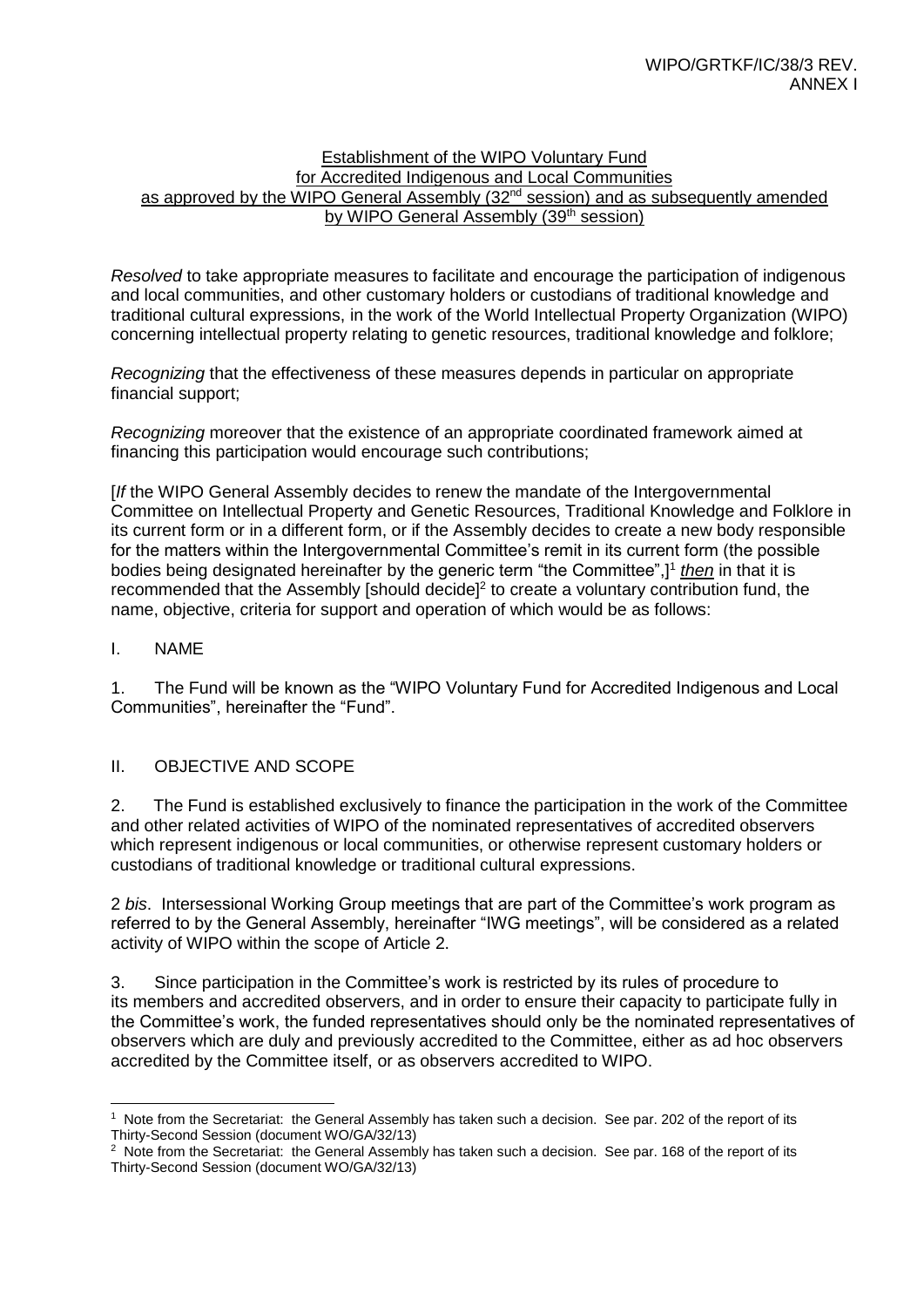4. The creation of the Fund and its operation will not prejudge other established procedures, in particular by the general WIPO Rules of Procedure (WIPO 399 (FE) Rev. 3) implemented in document WIPO/GRTKF/IC/1/2 for the accreditation of indigenous and local communities and other observers, or to organize the effective participation of their members in the sessions. The operation of the Fund shall not pre-empt or override decisions by members of the Committee regarding accreditation and participation in the work of the Committee. It is understood that other direct contributions and other possible forms of direct assistance, either existing or in the future, designed to finance or facilitate such participation, may be pursued outside the framework of the Voluntary Fund, at the choice of the contributor.

# III. CRITERIA FOR FINANCIAL SUPPORT

5. Financial support from the Fund will correspond exclusively to the objective set out in Article 2 and 2 *bis* and to the following conditions:

- (a) support from the Fund will be strictly limited to the maximum resources actually available in the Fund;
- (b) each provision of support will relate to a single Committee session and any related activities held consecutively with the Committee session and/or to a single IWG meeting. Provision of support on one occasion shall not prejudice possible support for the participation of the same beneficiary on other Committee sessions or IWG meetings;
- (c) to be eligible for financial support, persons would need to satisfy each of the following criteria:
	- (i) be a natural person;
	- (ii) belong, as a member, to an accredited observer which represents indigenous or local communities, or otherwise represents customary holders or custodians of traditional knowledge or traditional cultural expressions;
	- (iii) have been duly nominated in writing by the observer to represent it at the Committee session and/or the IWG meeting designated for the support and as possible beneficiary of support from the Fund;
	- (iv) be able to participate effectively and contribute to the Committee session and/or the IWG meeting intended for the support, such as through expressing experience in the field and the concerns of indigenous and local communities and other customary holders and custodians of traditional knowledge or traditional cultural expressions; and
	- (v) and whom the Advisory Board considers would not be able to take part in the Committee session and/or the IWG meeting concerned without support from the Fund, owing to a lack of alternative financial resources.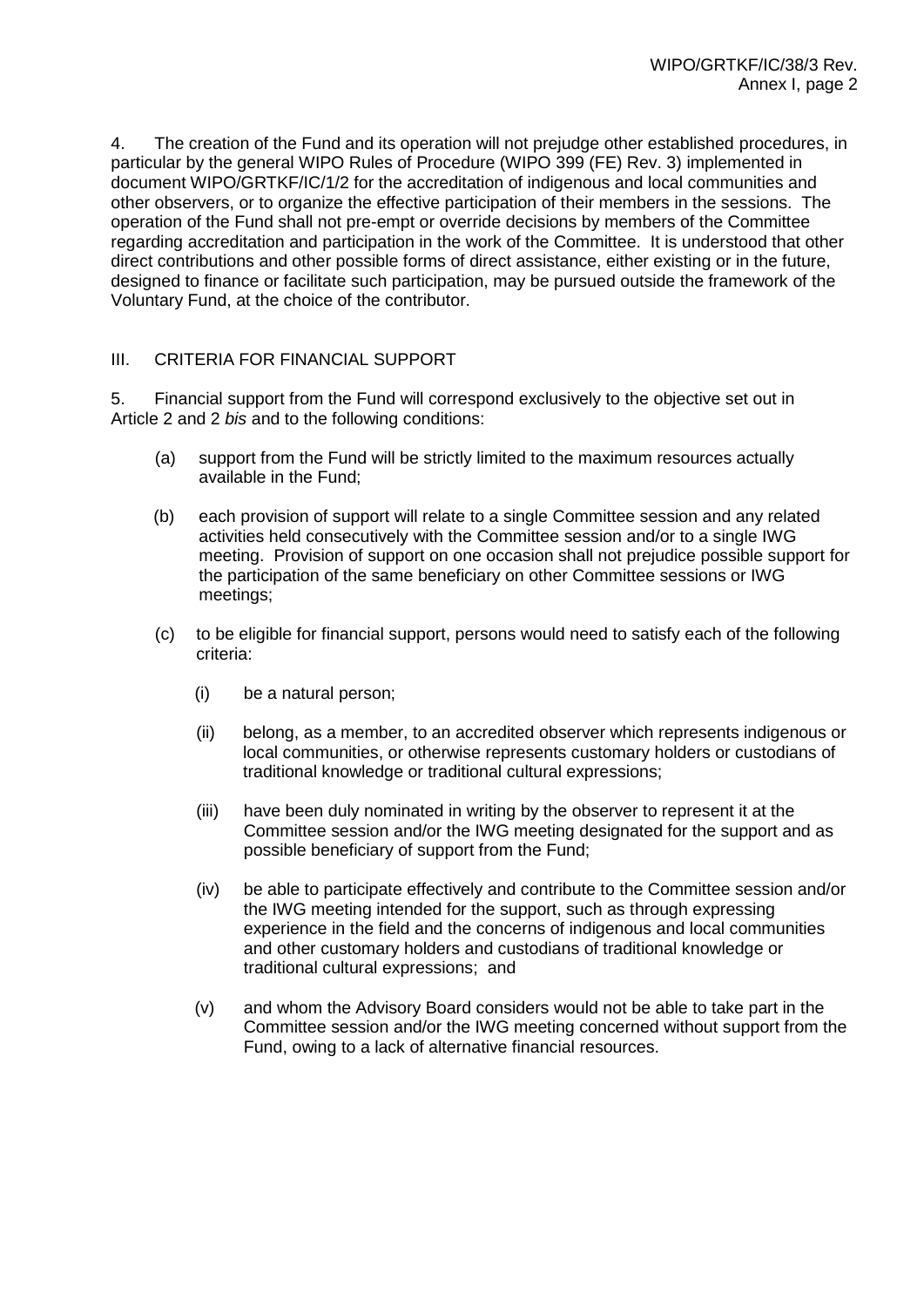- (d) in ensuring a broad geographical spread of participation among the seven geo-cultural regions recognized by the United Nations Permanent Forum on Indigenous Issues, the Advisory Board should take due account of the need to support those who lack alternative financial resources, and particularly of those observers based in developing and least developed countries and small island developing countries.
- (e) the financial support granted by the Fund will cover:
	- (i) as far as it relates to Committee sessions or IWG meetings, the purchase of a return economy class ticket, including taxes connected with the ticket, between the domicile of the beneficiary and Geneva or any other meeting place, by the most direct and cheapest route;
	- (ii) as far as it relates to Committee sessions only, living expenses in the form of a daily subsistence allowance at the rate specified by the United Nations for Geneva or for the city where said meeting is held, with an additional sum to cover expenses incurred at the time of departure and arrival at the applicable rate under the United Nations system;
	- (iii) as far as the financial support for hotel accommodation and living expenses for any particular IWG meeting is concerned, the WIPO Director General, acting as the manager of the Fund and using exclusively the financial means of the Fund, will apply the same funding arrangement that is applicable to funded State representatives who participate in the same IWG meeting; and
	- (iv) all other expenses related to the participation of the beneficiaries in the Committee session or/and the IWG meeting concerned will be excluded from the Fund's support.
- (f) if an applicant who has been selected to benefit from Fund support has to withdraw or is unable to take part in the Committee session and/or the IWG meeting concerned, any sums unexpended and recovered, apart from possible cancellation charges, will be transferred to the reserve of the resources available to the Fund and the choice which was made with regard to said applicant shall be considered null and void. The applicant will nonetheless be entitled to submit a new request for the following Committee session(s) and/or the following IWG meeting(s), provided that information is submitted giving a good reason for the withdrawal or nature of the event which otherwise made participation impossible.

#### IV. OPERATING MECHANISM

- 6. The Fund will operate as follows:
	- (a) fund resources will come exclusively from voluntary contributions by governments, NGOs and other private or public entities, and specifically shall not be drawn from the regular WIPO budget;
	- (b) the administrative costs associated with the operation of the Fund shall be kept to a strict minimum and shall not entail the drawing of specific funds in credit from the regular WIPO budget;
	- (c) the voluntary contributions paid into the Fund will be managed by the WIPO Director General, assisted by an Advisory Board. In this respect, the financial administration by the WIPO Director General and the auditing of the Fund accounts by the WIPO auditor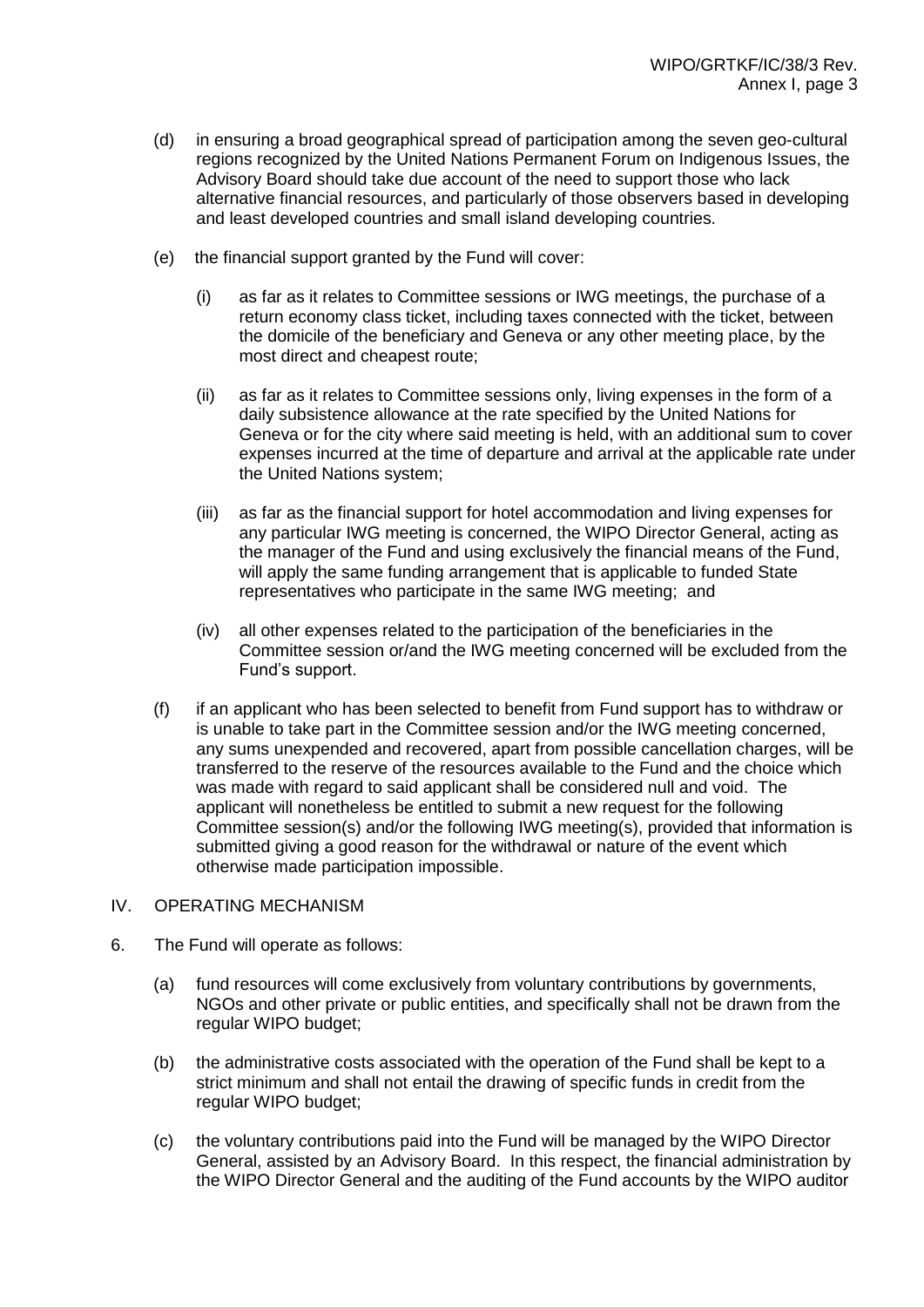will be undertaken in line with the procedures established, in accordance with the WIPO Financial Regulations, for the funds-in-trust set up to finance certain development cooperation activities conducted by WIPO;

- (d) decisions to extend financial support will be taken, for formal purposes, by the WIPO Director General, following an express recommendation by the Advisory Board. The recommendations made by the Advisory Board relating to the choice of beneficiaries will be binding on the Director General and not subject to appeal; and
- (e) deadline for submission will be settled as follows:
	- (i) duly documented requests for financial support enabling participation in a Committee session will be sent to the WIPO Director General by the applicants in their own name, so as to arrive at least 60 days before the opening of the Committee session which precedes the Committee session for which support is requested. Later requests will be considered at the following Committee session; and
	- (ii) separate and duly documented requests for financial support enabling participation in a particular IWG meeting will be sent to the WIPO Director General by the applicants in their own name, so as to arrive at least 60 days before the opening of the Committee session which precedes the IWG meeting for which support is requested, or by such earlier date as the Secretariat may, for practical reasons, determine and announce. Later requests will be considered at the following session of the Committee.
- (f) before each Committee session, the WIPO Director General will communicate for the information of participants an information note setting out:
	- (i) the level of the voluntary contributions paid into the Fund on the date on which the document was drafted;
	- (ii) the identity of the contributors (unless individual contributors have expressly requested to remain anonymous);
	- (iii) the amount of the resources available taking into account the funds disbursed;
	- (iv) the list of people who have benefited from the Fund's support since the previous information memorandum;
	- (v) the people chosen to benefit from the Fund but who withdrew;
	- (vi) the amount of the support allocated to each beneficiary; and
	- (vii) a sufficiently detailed description of the applicants seeking support for the following session or/and following IWG meeting(s).

This document will also be addressed by name to the members of the Advisory Board for examination and deliberation.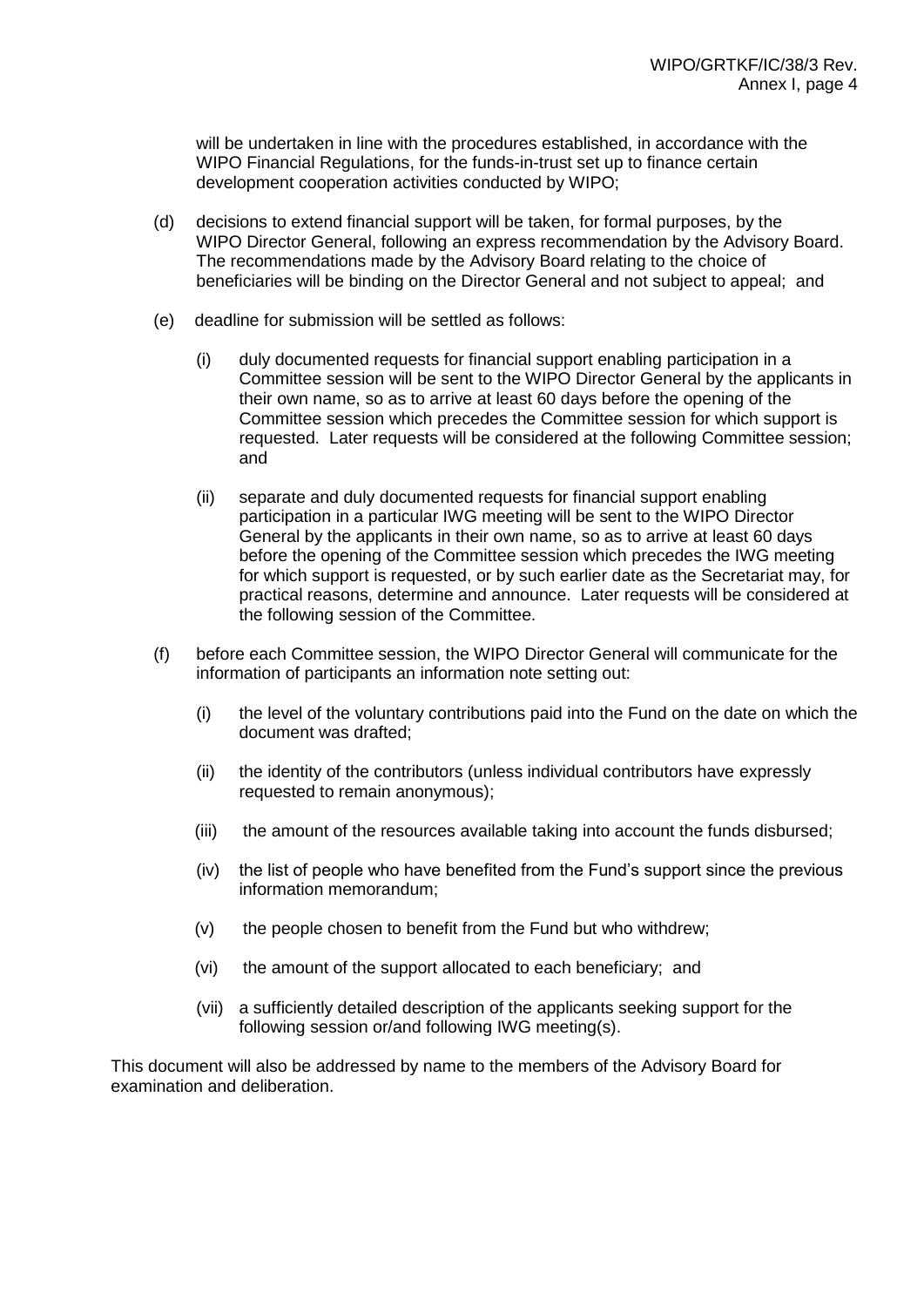- (g) following the election of its members, the Advisory Board will be convened by the WIPO Director General to meet on the margins of the Committee session which precedes the Committee session or/and the IWG meeting(s) for which support is being considered, without prejudice to the right of its members to discuss informally any questions concerning their mandate between sessions of the Committee.
- (h) the Advisory Board must ensure that all the criteria for eligibility of applicants set out above, in particular in Article 5, are satisfied during its deliberations, and should agree on a recommended list of eligible applicants who should benefit from Fund support. The Advisory Board should also ensure, when adopting its recommendation, that:
	- a balance is maintained between the male and female beneficiaries, and between the geo-cultural regions from which they come, in successive Committee sessions or/and IWG meetings insofar as is possible; and
	- where necessary, the benefits are taken into account which the Committee's work may derive from the repeated participation in its sessions of the same beneficiary.

Finally, when adopting its recommendation the Committee shall take account of the available resources as reported by the Director General in the information note referred to in Article 6(f), and in particular it shall identify those applicants who are agreed and for whom funding is available, and those applicants who are agreed in principle but for whom insufficient funds are available. Those in the latter category should be given priority in decisions on funding for subsequent sessions of the Committee or/and IWG meetings.

The Advisory Board will be provided with administrative assistance for its deliberations by the WIPO International Bureau, in accordance with Article 6(b).

- (i) the Advisory Board will adopt its recommendation before the end of the Committee session on the margins of which it meets. This recommendation will identify:
	- (i) the subsequent Committee session and, should the case arise, the IWG meeting(s) intended for financial support (i.e. the subsequent session of the Committee);
	- (ii) the applicants whom the Advisory Board agrees should be supported for that Committee session and/or the IWG meeting(s), for whom funds are available;
	- (iii) any applicant or applicants whom the Advisory Board agrees should be supported in principle but for whom insufficient funds are available;
	- (iv) any applicant or applicants whose application has been rejected in accordance with the procedure in Article 10; and
	- (v) any applicant or applicants whose application has been postponed for further consideration until the next Committee in accordance with the procedure in Article 10.

The Advisory Board will immediately forward the contents of the recommendation to the Director General who will take a decision in accordance with the recommendation. The Director General will inform the Committee immediately and, in any cases, prior to the end of its current session, by means of an information note specifying the decision taken concerning each applicant.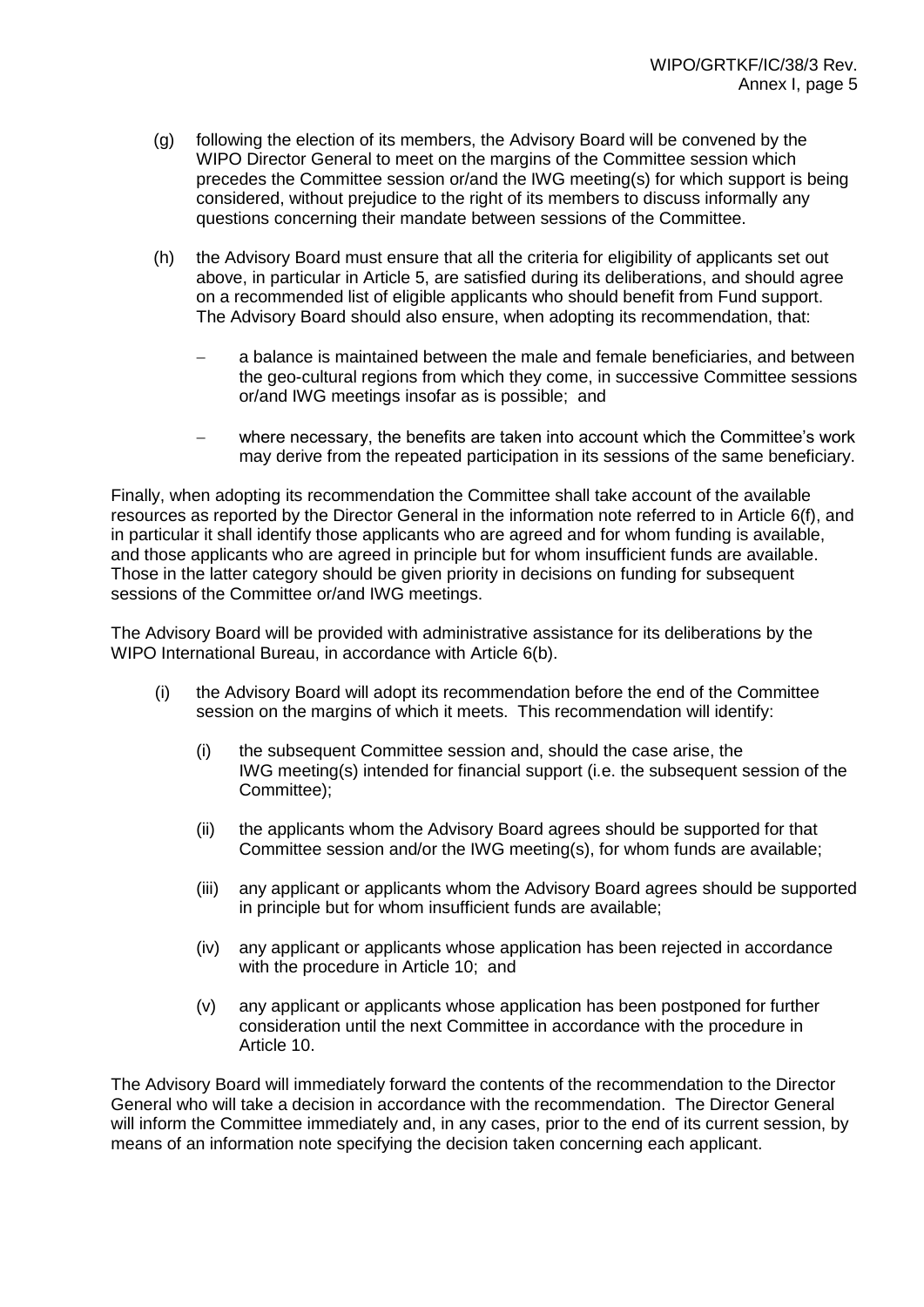- (j) the WIPO Director General will take the administrative measures necessary to implement his decision for the Committee session and, should the case arise, for the IWG meeting(s) concerned, in accordance with Article 6(b).
- V. OTHER PROVISIONS RELATING TO THE ADVISORY BOARD
- 7. The Advisory Board will comprise nine members, including:
	- the Chair of the Committee, appointed *ex officio* or, where that proves to be impossible, one of the Vice-Chairs nominated by the Chair as his or her deputy;
	- five members from the delegations of WIPO Member States taking part in the Committee, reflecting an appropriate geographical balance; and
	- three members from accredited observers representing indigenous and local communities or other customary holders or custodians of TK or TCEs.

The members will serve on an individual basis and will conduct their deliberations independently, notwithstanding any consultations that they might consider as appropriate.

8. Apart from the *ex officio* member, the members of the Advisory Board will be elected by the Committee on the second day of each of its sessions, on a proposal by its Chair, following consultation with the Member States and their regional groups and, respectively, representatives of accredited observers. Apart from that of the *ex officio* member, their mandates will expire with the opening of the following Committee session.

9. The Advisory Board will meet regularly on the margins of Committee sessions, subject to the requirement that a quorum of seven members, including the Chair or one of the Vice-Chairs, should be present.

10. A recommendation for the selection of any beneficiaries will require the agreement of at least seven members of the Advisory Board. If an application is not agreed upon, it may continue to be examined at the following session, unless that application received three votes or fewer. In the latter case, the request will be considered to have been rejected, without prejudice to the right of the applicant to submit a new request at a later date.

11. Each member of the Advisory Board who has a direct association with an observer which has applied for funding for a representative shall disclose that association to the Advisory Board, and shall abstain from any vote concerning any applicant nominated by that observer.

[Annex II follows]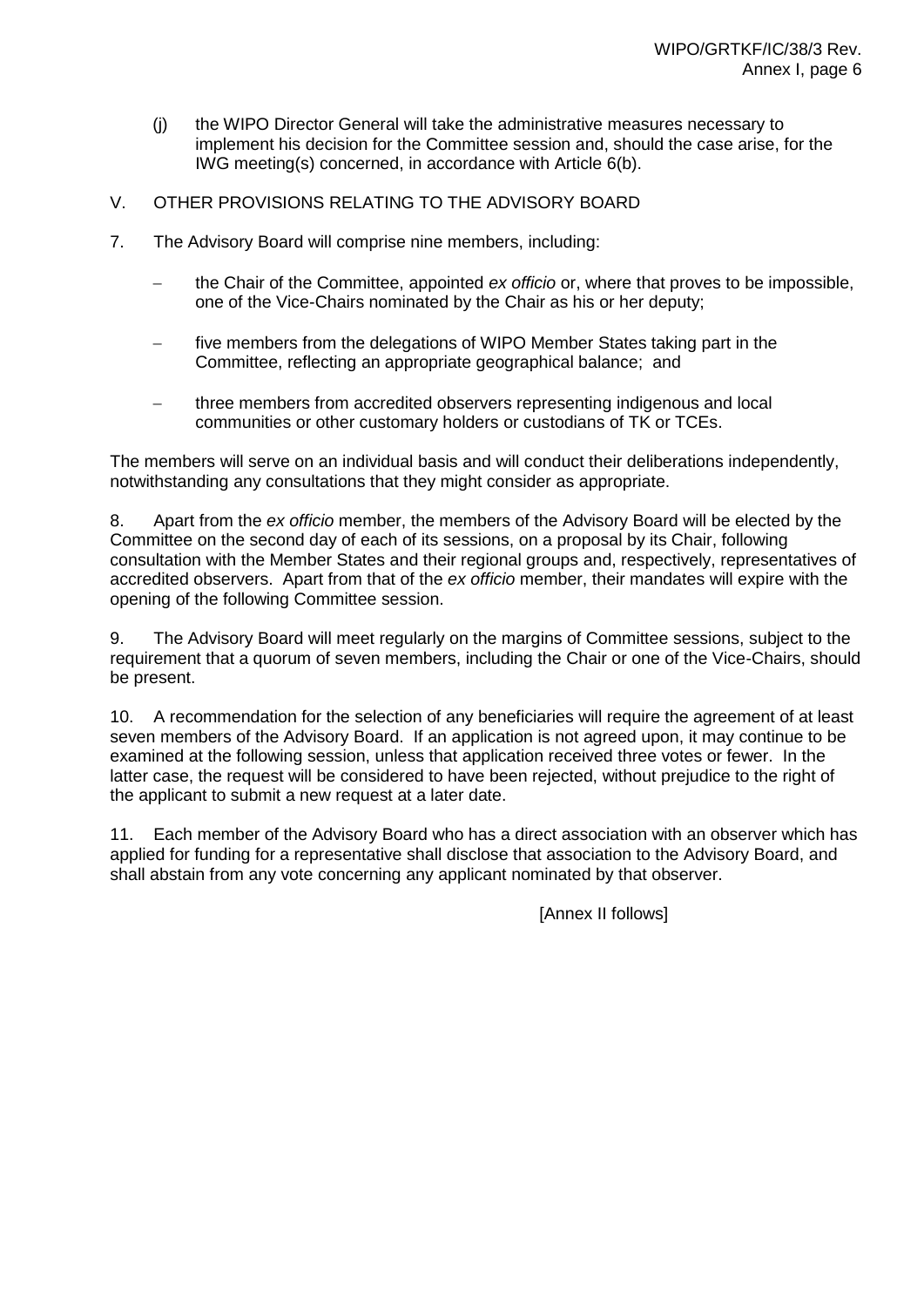## WIPO Voluntary Fund for Accredited Indigenous and Local Communities

## FUND-RAISING

# CASE FOR SUPPORT

#### I. **CONTEXT**

In 1998, WIPO launched a fresh policy initiative aimed at protecting traditional knowledge and traditional cultural expressions (or, expressions of folklore) against their misuse and improper dissemination and for managing the interface between intellectual property (IP) and genetic resources. Indigenous peoples and local communities are those mainly affected since their traditions, knowledge systems and cultural expressions form the basis of their identity and future development. Appropriate and effective protection requires a concerted approach by States. The WIPO Member States decided therefore to create a WIPO body expressly tasked with examining the standards which might be adopted at the international level to ensure protection. This body is the WIPO Intergovernmental Committee on Intellectual Property and Genetic Resources, Traditional Knowledge and Folklore (the IGC).

#### *A need to facilitate the effective participation of indigenous peoples and local communities in the WIPO IGC*

Indigenous peoples and local communities rightly consider that they should be able to participate in decision-making processes relating to matters which affect them. Article 18 of the United Nations Declaration on the Rights of Indigenous Peoples, which was adopted by the United Nations General Assembly on September 13, 2007, also stipulates that "Indigenous peoples have the right to participate in decision-making in matters which would affect their rights…"

Indigenous peoples and local communities provide the IGC with experience, information, comments and suggestions which are essential to ensuring that the decisions taken meet the needs and expectations of beneficiaries.

The government delegations in the IGC have therefore unanimously recognized that "the participation of indigenous and local communities is of great importance for the work of the Committee".

The need to facilitate participation has been even more pressing since December 2009, when the IGC embarked on **intense negotiations** on one or more international legal instruments to provide effective protection.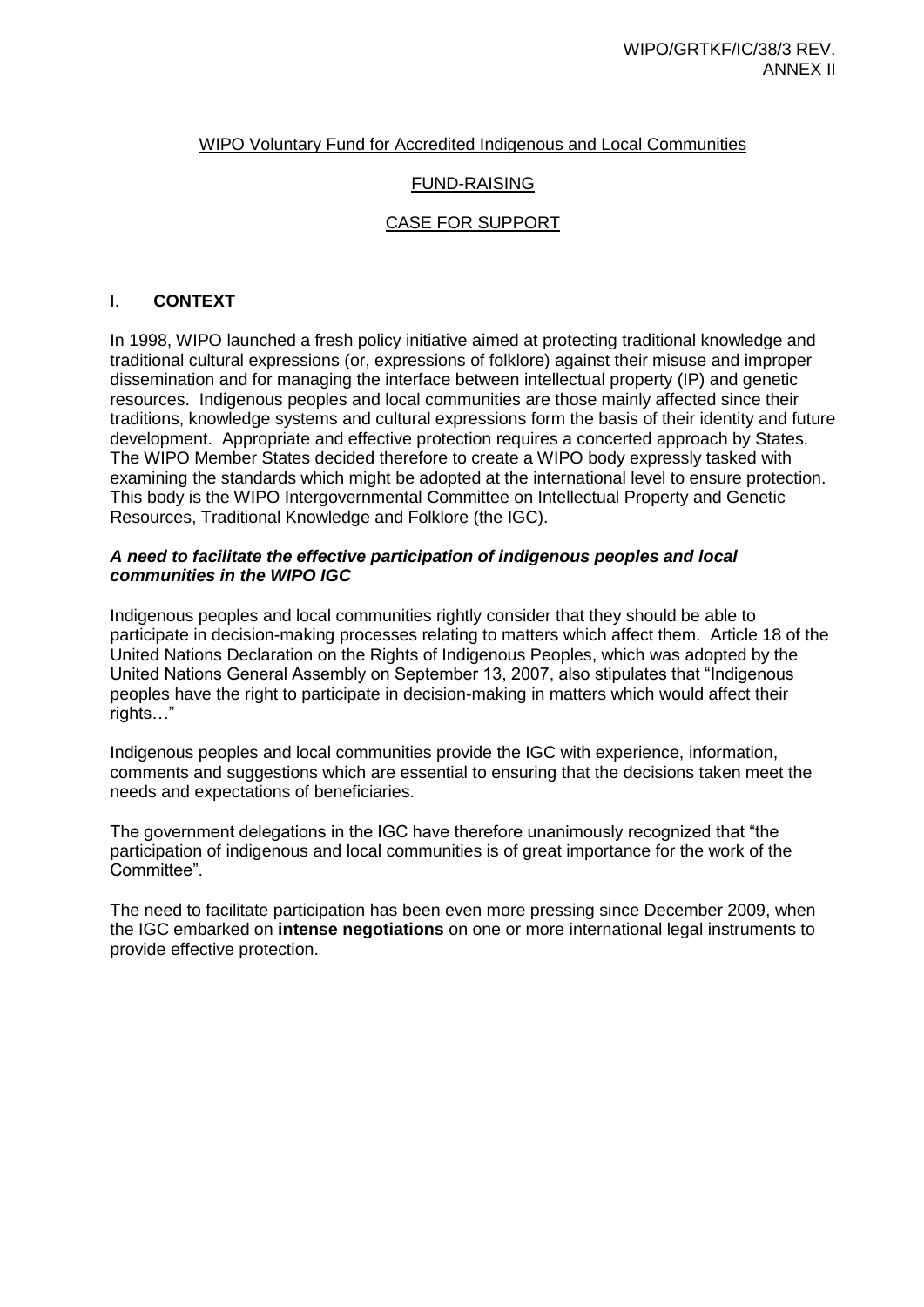# II. **THE VOLUNTARY FUND: OBJECTIVES, OPERATION AND RESULTS**

Concrete measures have been taken by the WIPO Member States to ensure the effective and active participation of indigenous peoples and local communities as observers in the IGC.

Since April 2001, a fast-track accreditation procedure has been in operation in the IGC for all non-governmental and intergovernmental organizations; the IGC currently has more than 300 accredited observers, many of whom represent indigenous and local communities. IGC sessions are opened with an indigenous panel, in which members of indigenous and local communities speak of their experiences and perspectives. In 2011, the WIPO General Assembly asked the IGC to review its procedures with the view to "enhancing the positive contribution of observers" to the IGC process. The IGC adopted various practical initiatives in this regard in February 2012.

In parallel, many indigenous peoples and local communities have stressed and still stress that they encountered **insurmountable difficulties in financing the travel and accommodation costs** of their representatives during IGC meetings, and that those costs prevent them from participating effectively.

In order to address this legitimate concern, and following extensive consultations and a review of best practices prevailing within the United Nations system, **the WIPO General Assembly took the decision in 2005 to create the WIPO Voluntary Fund** for Accredited Indigenous and Local Communities in order to finance the participation in the IGC of accredited observers representing indigenous and local communities.

The objective of this indispensable financing instrument and its rules of operation were clearly set out by the General Assembly, in formal decisions that provide the legal basis of the Fund<sup>5</sup>.

## *Objective of the Fund*

The Fund is designed exclusively to provide financial support to accredited observers representing indigenous and local communities, by covering the purchase by their representatives of a return economy class ticket by the cheapest route, and granting them a daily allowance and in some cases an additional flat rate to cover incidental expenses incurred at the time of departure and arrival.

## *Source of funding*

The WIPO Secretariat is not authorized to draw on the WIPO budget to keep the Fund in operation. **The Fund relies exclusively on voluntary contributions from donors**. That means that the Fund cannot operate unless it receives contributions from donors.

## *Operation of the Fund*

## – **Transparency**

 $\circ$  The list of contributors and amount of donations, the financial situation of the Fund, the list of candidates for financial support and the list of funded participants with the

<sup>&</sup>lt;sup>5</sup> See the Annex to document WO/GA/32/6 as approved by the WIPO General Assembly (32<sup>nd</sup> session) and as subsequently amended by WIPO General Assembly (39<sup>th</sup> session). The rules of the Fund are available on [http://www.wipo.int/export/sites/www/tk/en/igc/pdf/vf\\_rules.pdf.](http://www.wipo.int/export/sites/www/tk/en/igc/pdf/vf_rules.pdf)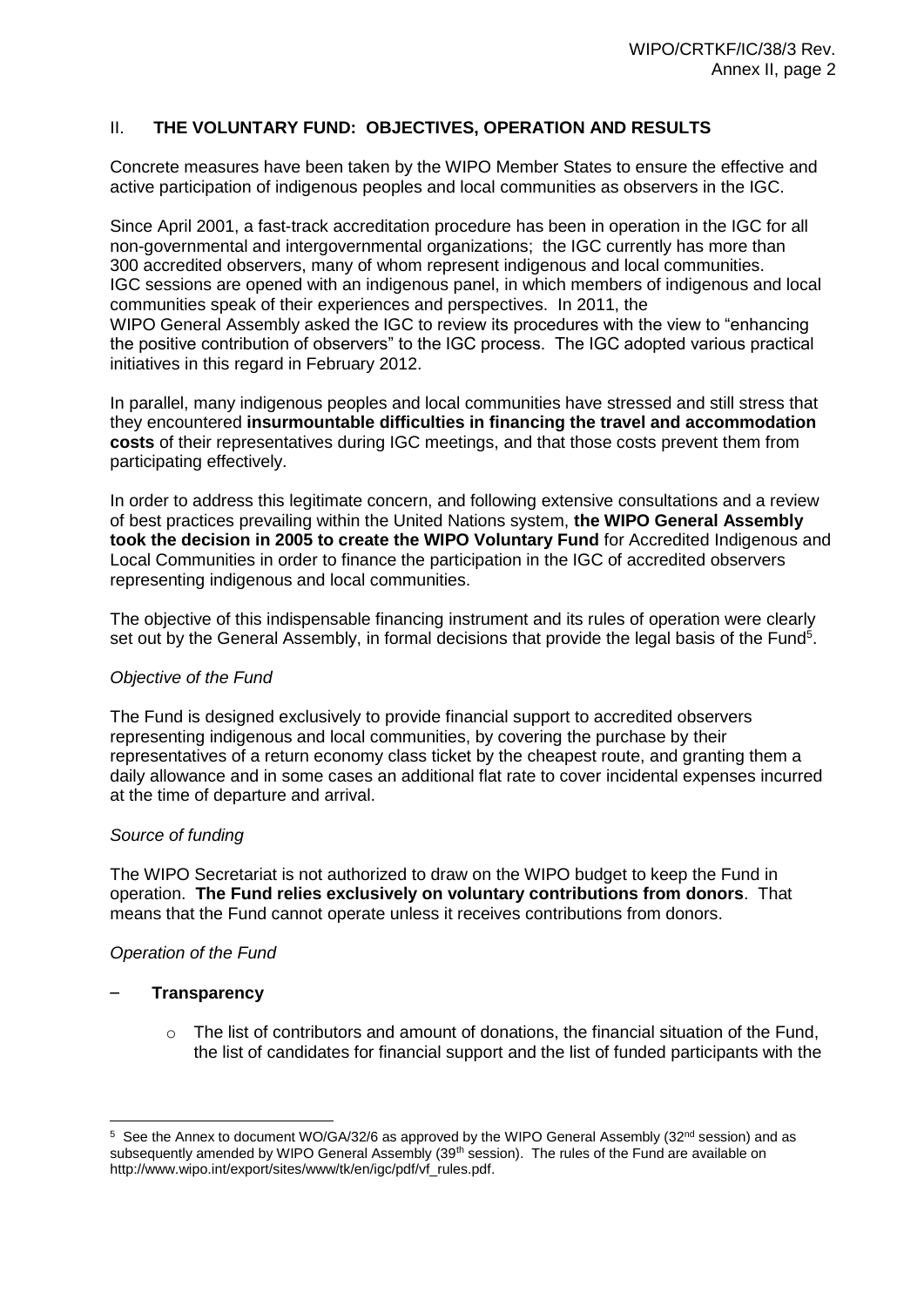amount spent for each of them are communicated to the IGC at each of its sessions through an official Information Note<sup>6</sup>;

- $\circ$  the nine members of the Fund Advisory Board, which selects candidates to receive funding, are elected by the IGC plenary on the proposal of its Chairperson. Their mandate expires in practice at the end of the IGC session which elected them;
- $\circ$  the funding criteria, including geographical balance criteria, as well as the conditions governing financial support from the Fund, are clearly established by the Fund's rules;
- $\circ$  the WIPO Advisory Board adopts a formal report at the end of each of its meeting; the content of the report is sent to the WIPO Director General and communicated by him to the IGC through an official Information Note in an expeditious manner<sup>7</sup>.

#### – **Independence and inclusiveness**

- o The nine members of the Fund Advisory Board serve independently and take their decisions in their personal capacity;
- $\circ$  candidates for funding are required to provide documents to support their application, in practice in the form of an application form and *curriculum vitae*, which facilitates the review of their application based on the funding criteria;
- $\circ$  the Advisory Board's recommendations are binding on the WIPO Secretariat which merely provides the necessary administrative support and implements these recommendations in strict conformity with the Fund's rules; and,
- $\circ$  three members of the Advisory Board are from accredited observers representing one or more indigenous or local communities.

## – **Efficiency: no deductions from the Fund for administrative costs**

- $\circ$  The members of the Advisory Board meet on the margins of the IGC session in which they are participating. They are not paid or compensated for the tasks that they carry out;
- o the Advisory Board is required to conclude its deliberations before the end of the session during which it meets;
- o the WIPO Secretariat is not authorized to draw on the Fund to cover any administrative costs; and,
- o a specific clause in the Fund's rules is designed to keep administrative costs to a strict minimum.

 $\overline{a}$ 6 See for example WIPO Information Note WIPO/GRTKF/IC/37/INF/4 dated July 10, 2018 available on [http://www.wipo.int/edocs/mdocs/tk/en/wipo\\_grtkf\\_ic\\_37/wipo\\_grtkf\\_ic\\_37\\_inf\\_4.pdf.](http://www.wipo.int/edocs/mdocs/tk/en/wipo_grtkf_ic_37/wipo_grtkf_ic_37_inf_4.pdf)

<sup>7</sup> See for example WIPO Information Note WIPO/GRTKF/IC/37/INF/6 dated August 30, 2018 available on [http://www.wipo.int/edocs/mdocs/tk/en/wipo\\_grtkf\\_ic\\_37/wipo\\_grtkf\\_ic\\_37\\_inf\\_6.pdf.](http://www.wipo.int/edocs/mdocs/tk/en/wipo_grtkf_ic_37/wipo_grtkf_ic_37_inf_6.pdf)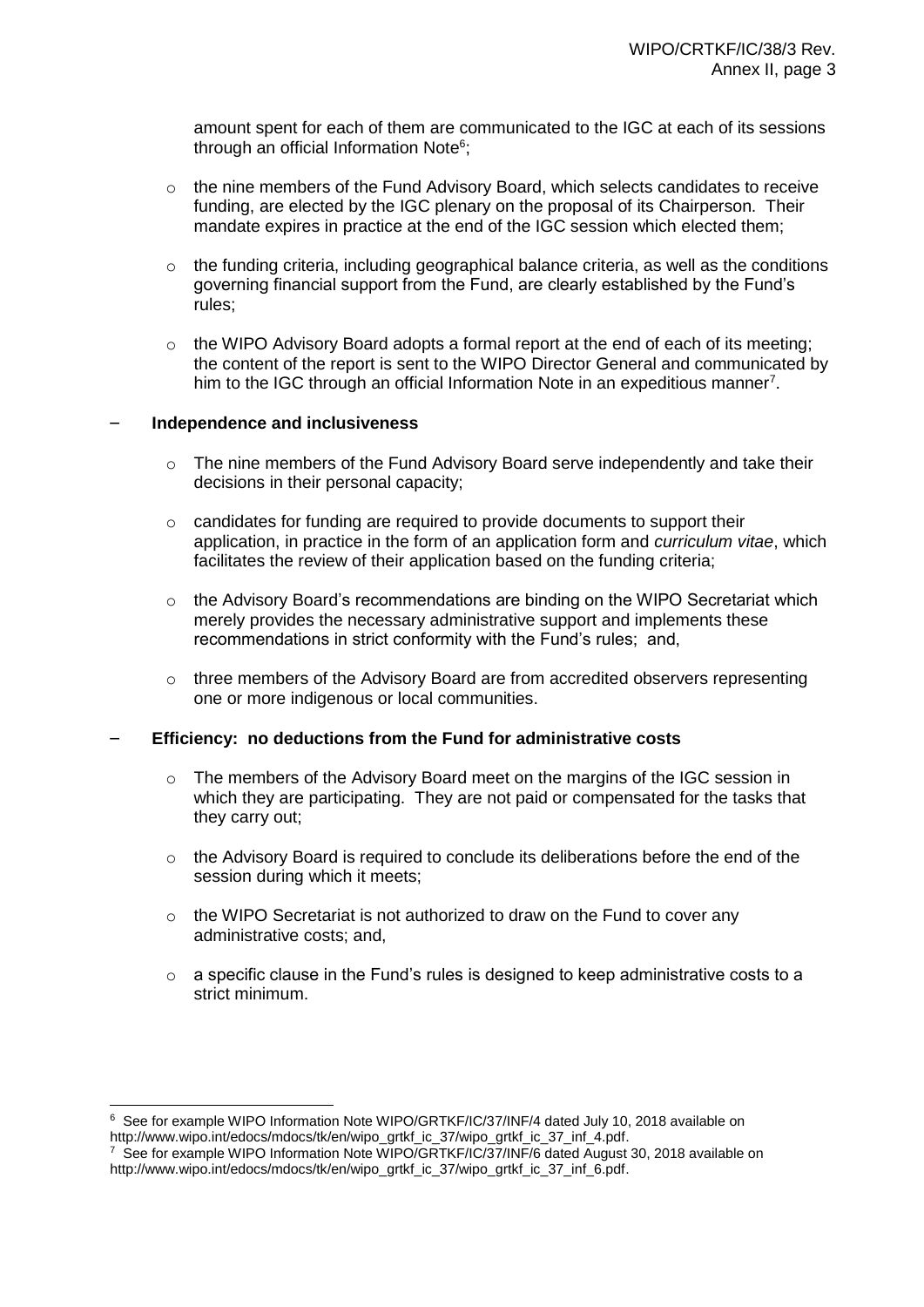#### *Results (April 2006 – October 25, 2018)*

A total of 623 applications<sup>8</sup> for funding in view of 29 sessions of the IGC (Thirty-Eighth Session of the IGC included) and 2 meetings of the Intersessional Working Group (IWG) have been processed so far during 29 meetings of the Fund's Advisory Board.

From the Tenth until the Thirty-Seventh Session of the IGC included and 2 meetings of the IWG, out of the 203 applications recommended for funding by the Advisory Board, 145 applications were funded by the Voluntary Fund, in support of the participation of 75 different representatives of various indigenous and local communities<sup>9</sup>.

#### III. **CONTRIBUTIONS TO THE FUND**

*Provisions relating to contributions*

- There are no restrictions regarding the minimum or maximum amount of a donation;
- the names of the contributors and the level of contributions and pledges received are publicized by an Information Note before each IGC session. Further modalities of acknowledgment can be discussed with contributors. However, donors may remain anonymous if they so wish;
- all contributions are allocated directly and exclusively to financing the participation of accredited indigenous and local communities in the sessions of the IGC; no administrative costs are borne by the Fund;
- taking into account that it is a collective Fund, it is not possible to depart from the Fund's rules in relation to any particular contribution; contributions cannot be earmarked by the donor for a particular category of beneficiary or expense;
- the Fund's Advisory Board independently selects candidates for support; if a contributor is represented within the IGC as a Member State, it may stand for election as a member of the Fund's Advisory Board;
- contributions are used in the order received in the Fund's bank account.

#### *Reporting to donors*

Standard and public reporting regarding the use of the Fund is provided through an Information Note.

Additionally, the exchange of letters formalizing the contribution agreement between the donor and WIPO may include a clause for a more detailed periodic financial report on the use of the contribution.

 $\overline{a}$ <sup>8</sup> For the purpose of the present "Case for support", any application which was re-submitted to the Advisory Board as a result of a previous postponement of its consideration by the Board is assimilated with an application that is different from the application that had been postponed.

<sup>9</sup> During this period, 24 applications were withdrawn by the relevant applicants. 33 applications recommended for funding by the Advisory Board could not be funded due to a lack of sufficient means in the Fund with the view respectively to the Nineteenth Session (one applicant), Twenty-Fourth Session (one applicant), Twenty-Sixth (four applicants), Twenty-Eighth to Thirty-Third Sessions (twenty-one applicants), Thirty-Sixth Session (three applicants) and Thirty-Seventh Session (three applicants). One recommended applicant deceased before benefitting from the support of the Fund.